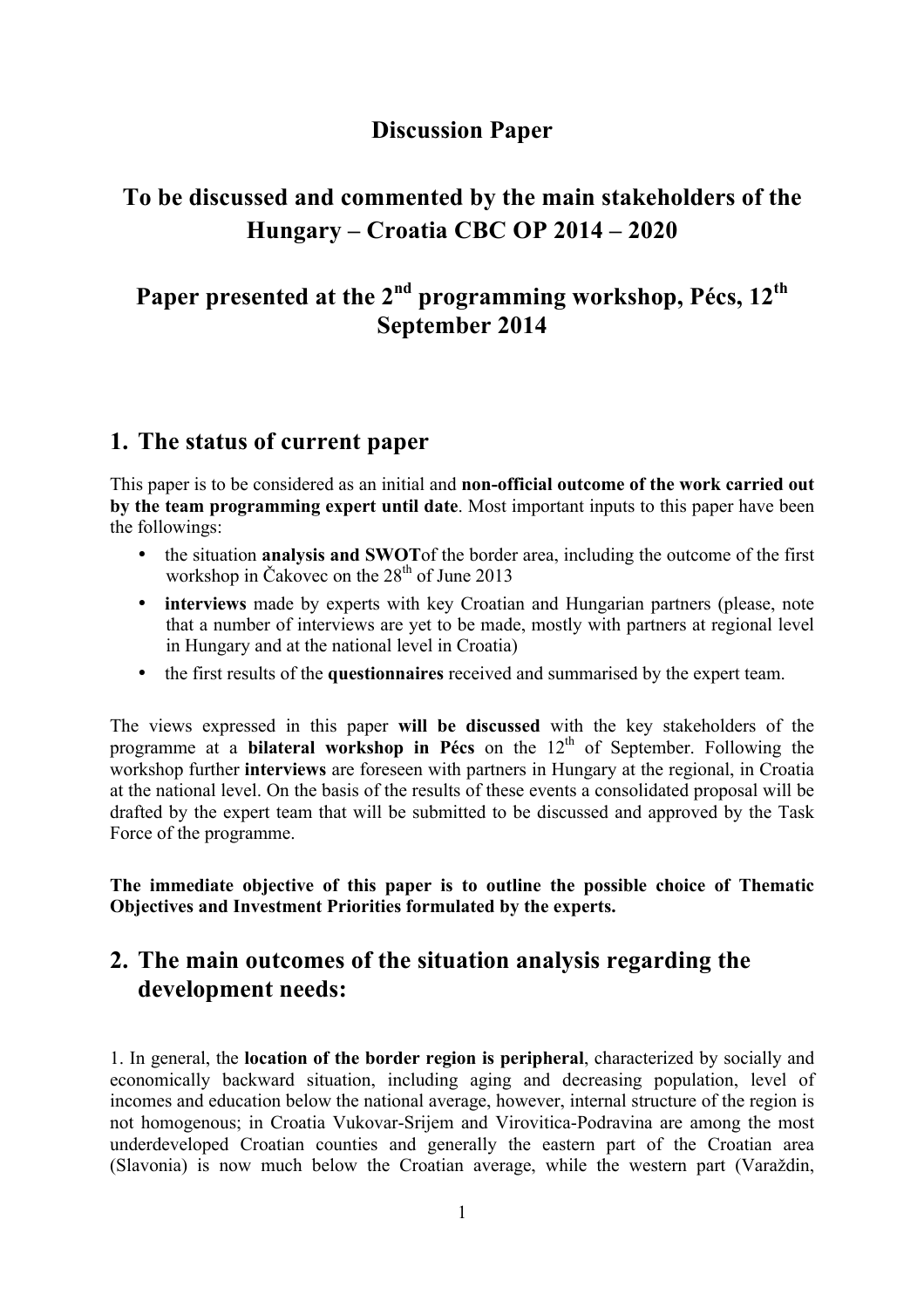Medjimurje and partly Koprivnica Križevci can be characterized as more developed and dynamic areas. In Hungary County Zala is far more developed, however, the economic activity mostly concentrates in central and western parts of the county, the areas close to the border are considerably worse off. Similarly, both Somogy and Baranya show distinctive differences with lagging behind areas close to the border.

2. The region has a characteristic spatial structure, marked by **developing poles in the two ends of the border area**: Osijek and Pécs in the eastern, Varazdin/Koprivnica and Nagykanizsa in the western part of the region and **a much poorer area in between**, especially in the Hungarian side (Ormánság), with extremely low density of crossings over the border.

3**. No specific economic specialization** in sector terms is characteristic, however, the share of agriculture is great in the whole region and some opportunities seem to exist for industries processing agricultural and forestry products.

4. Generally **high unemployment** in the whole of the region, with variations in the structure of the unemployed.

5. The region is **rich in natural assets,** mostly related to the Drava and Mura rivers, also characteristic and rich is its cultural heritage. Related potential in certain branches of tourism may exist, however it is largely unexploited, the share of the tourism is low in the region's economy. Forest areas and the dominance of agriculture provide for renewable energy sources like - mainly but not exclusively – the biomass.

6. **Very poor communication activities and cooperation between the two sides** of the border apart from the two poles mentioned in point 1. above, due to

- the "**language barrier**" (poor knowledge of each other's language)
- the **physical barriers** (the rivers, the extreme scarcity of border crossing points. (decreasing bus and rail traffic may indicate weakening motivations in passenger traffic)

# **3. The main outcomes of the questionnaires and interviews to date**

#### **3.1.Interviews**

#### **3.1.1. Hungarian partners**

- The development of Ormánság is a crucial issue, this is reflected in government's decision, too
- Transport links are considered as prerequisite of any further development. CBC OP can provide essential contribution to improve the situation in this area by helping preparation (design, feasibility studies) and also investing at a smaller scale (e.g. implementation of ferry/ferries across Drava)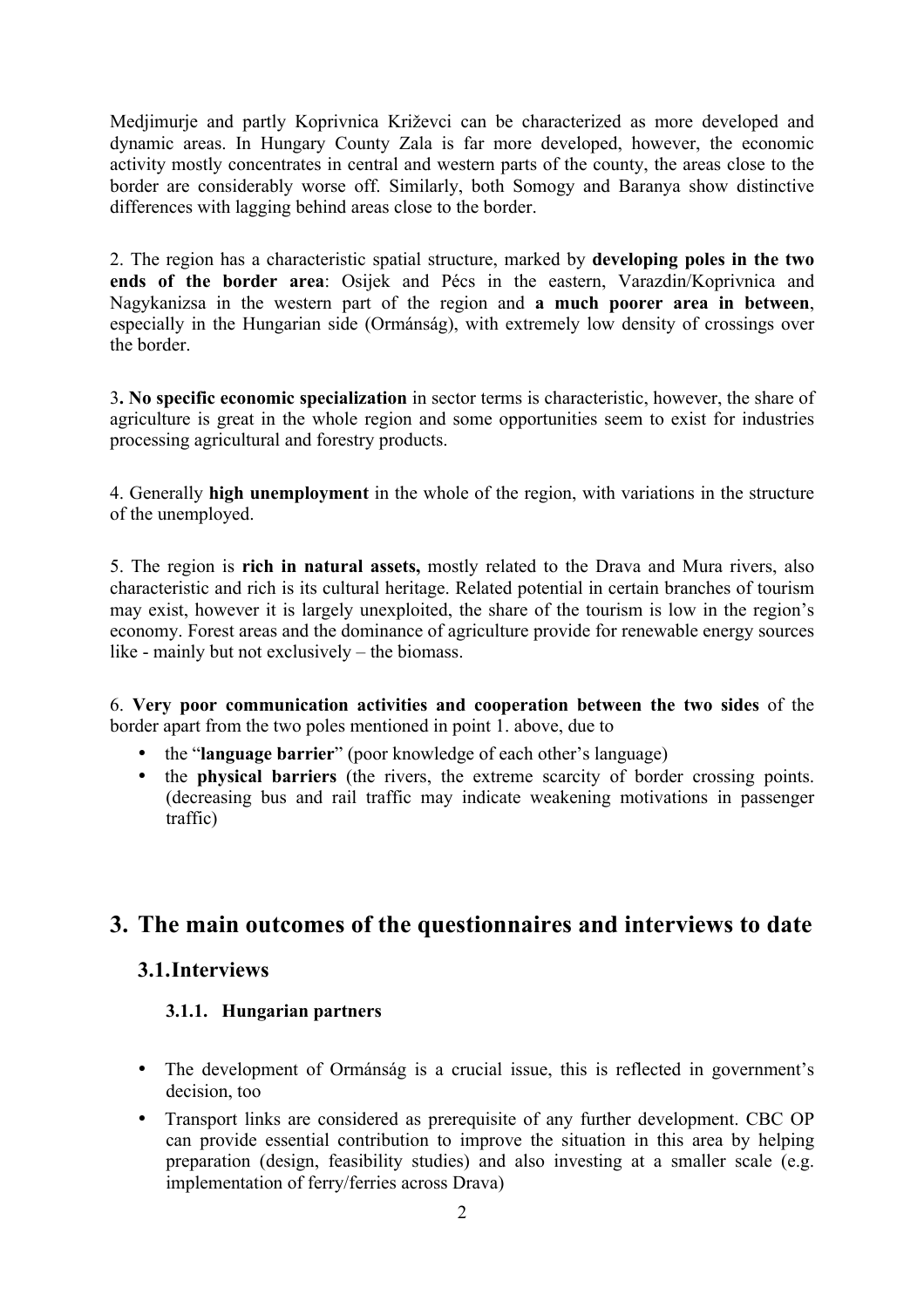- Need to support the SME sector and, in general, the local economy is strong, however, effective tools are still remain to be found to this purpose. Current OP's results seem controversial in this field.
- R&D is considered important, however no serious potential exist in the region
- Cultural and natural heritage as well as energy efficiency and energy production capacity from renewable sources is to be exploited
- Tourism-related developments seem to be successful based on the Regional Tourism Product Plan, in this respect continuity is preferred
- EGTC is operational on the Hungarian part of the region, however, no Croatian partners joined yet

#### **3.1.2. Croatian partners**

- There is a general preference to allow a diverse set of stakeholders to participate in the programme and generate better communication across the border, regardless of the sector.
- Institutional cooperation in relation to local and regional development planning is seen as important opportunity for strengthening capacities for local and regional development in Croatia.
- A need for pre-financing and co-financing is a great obstacle to stronger participation in the programme and likely to become worse with mainstream, national Structural Funds programmes in Croatia also requiring pre-financing after the accession.
- Strong need for strengthening of entrepreneurial activity in the area, but scepticism as to the ability of cross-border cooperation to make a difference. Part of interviewees detected low interest of SMEs for participation in events of the projects in previous period and poor effects of joint projects of support institutions. Suggestions to target sectors in which CBC is likely to add value, such as ICT and other knowledge-based sectors, tourism and marketing and branding of agricultural products.
- R&D seen as an important area of socio-economic development, but attitudes on its viability as an objective in the new programme vary, since the capacities for R&D (presence of research infrastructure) vary from county to county.
- Environment protection is seen as the key area in which CBC can add value. Suggestions were given to make sure all aspects of environment protection are covered (preference to water ecosystem was perceived in previous programmes) and that participation of diverse type of stakeholders is ensured (smaller organisations to be more involved). A stronger cooperation between nature protection institutions should be promoted, as it is seen as weak at the time being.
- Tourism is seen as an area in which cross-border cooperation gives a significant added value and in which there is a great demand and interest for joint projects. It generates not only shared economic, but also social and cultural values and, in addition, provides an outlet for branding and marketing of agricultural products.
- Agriculture and food production are seen as an area in which there are similar needs across the border and where joint branding and marketing of local food products could be beneficial.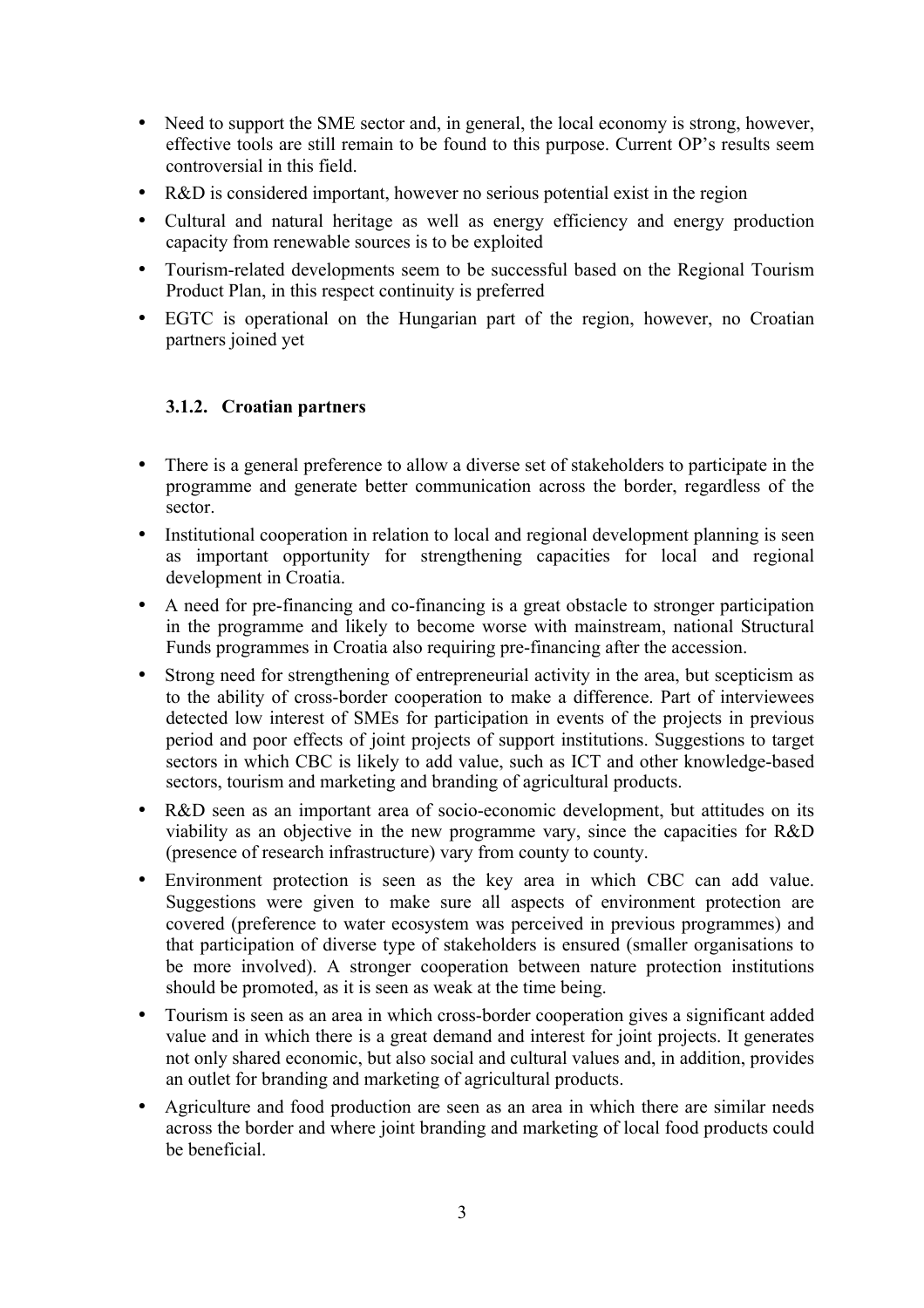- Transport connections are overall recognised as a weak point of the cross-border area, but only part of the stakeholders see a possibility of addressing this issue through a cross-border programme (by supporting the preparation for a new bridge and development or improvement of different forms of cross-border transport).
- Energy efficiency seen as an important cross-cutting issue, especially in relation to the housing and in relation to data collection, but very few specific ideas on how crossborder cooperation could contribute were given so far.
- Employment and labour market are generally seen as an area in which CBC on this border is not likely to have great impact, since labour mobility in general is low and across the particular border even very poor. Language is seen as a significant barrier, also in case of promotion of social inclusion. Some advantages in experience exchange between support institutions are seen.
- Education and LLL are seen as generally an area in which CBC has a potential of adding value to the existing models and that worked well so far.
- There is some scepticism noted in relation to unilateral EGTC initiatives and a lack of clear idea of what added value EGTC could provide to the existing models of crossborder cooperation.

Please, note that very few interviews have been made to date with representatives of Croatian ministries and national agencies until today. Further interviews with Hungarian partners are foreseen, too.

## **3.2.Questionnaires**

#### **3.2.1. Background**

Received questionnaires:

- Hungary: 14 (6 central and 8 regional actors)
- Croatia: 14 (14 regional actorsm out of which 6 Task Force member institutions)

Each partner was asked to choose 4 thematic objectives (TO) out of the 11 ERDF priorities. Results of this selection have been summarized under heading "most frequently marked  $TO's"$ 

Partners were also asked to distribute 100 points to weight preferred investment priorities (IP). Under heading "most relevant TO's" the weighted summary of IP's have been presented. Scores of the selected IP's within TO's have been summed and ranked by TO's.

Please, note that survey can only serve for illustrative purposes, rather to give impressions than providing any evidence regarding the respondent's needs!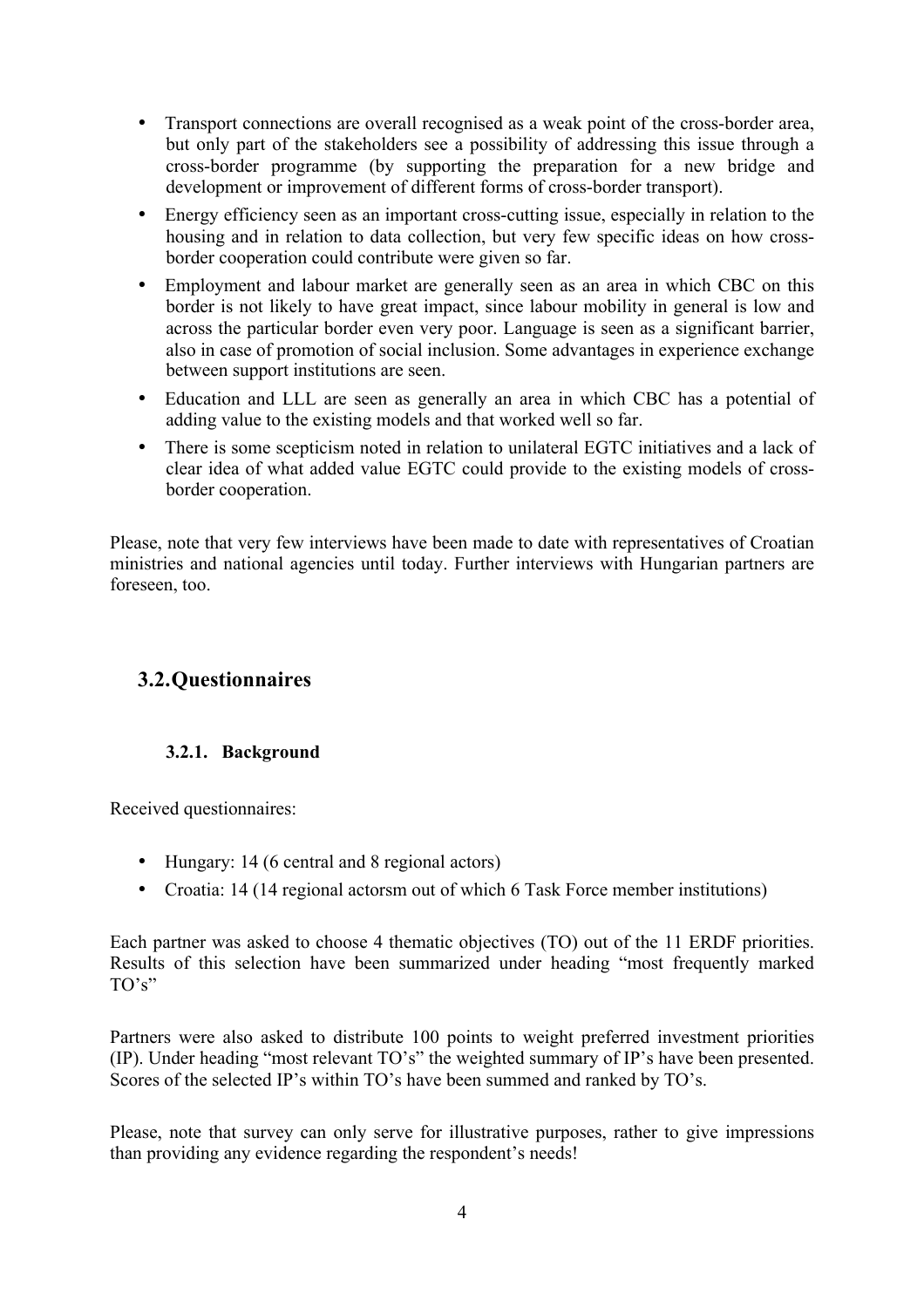#### **3.2.2. Hungary**

The most frequently marked TO's are as follows:

| 1. Environmental protection and resource efficiency | 17,5% |
|-----------------------------------------------------|-------|
| 2. Low-carbon economy                               | 17,5% |
| 3. Strengthening research $&TDI$                    | 12,5% |
| 4. Sustainable transport and removing bottlenecks   | 10,0% |
| 5. Climate change adaption, risk prevention         | 10,0% |
| 6. Education, skills and lifelong learning          | 10,0% |

The following TO's were considered as most relevant:

| 1. Environmental protection and resource efficiency | 21,7%    |
|-----------------------------------------------------|----------|
| 2. Sustainable transport and removing bottlenecks   | 15,4%    |
| 3. Strengthening research $&TDI$                    | 11,5%    |
| 4. Education, skills and LLL                        | $10,1\%$ |
| 5. Employment and labour mobility                   | 8,8%     |
| 6. Low-carbon economy                               | 8,5%     |

#### **3.2.3. Croatia**

The most frequently marked TO's are as follows:

| 1. Environmental protection and resource efficiency | 22,2% |
|-----------------------------------------------------|-------|
| 2. Competitiveness of SMEs                          | 14,8% |
| 3. Education, skills and lifelong learning          | 11,1% |
| 4. Strengthening research $&TDI$                    | 9,3%  |
| 5. Employment and labour mobility                   | 9,3%  |
| 6. Social inclusion and combating poverty           | 9,3%  |

The following TO's were considered as most relevant:

| 1. Environmental protection and resource efficiency | 38,1%   |
|-----------------------------------------------------|---------|
| 2. Competitiveness of SMEs                          | 15,1%   |
| 3. Social inclusion and combating poverty           | $9.0\%$ |
| 4. Employment and labour mobility                   | 7,6%    |
| 5. Low-carbon economy                               | 7,2%    |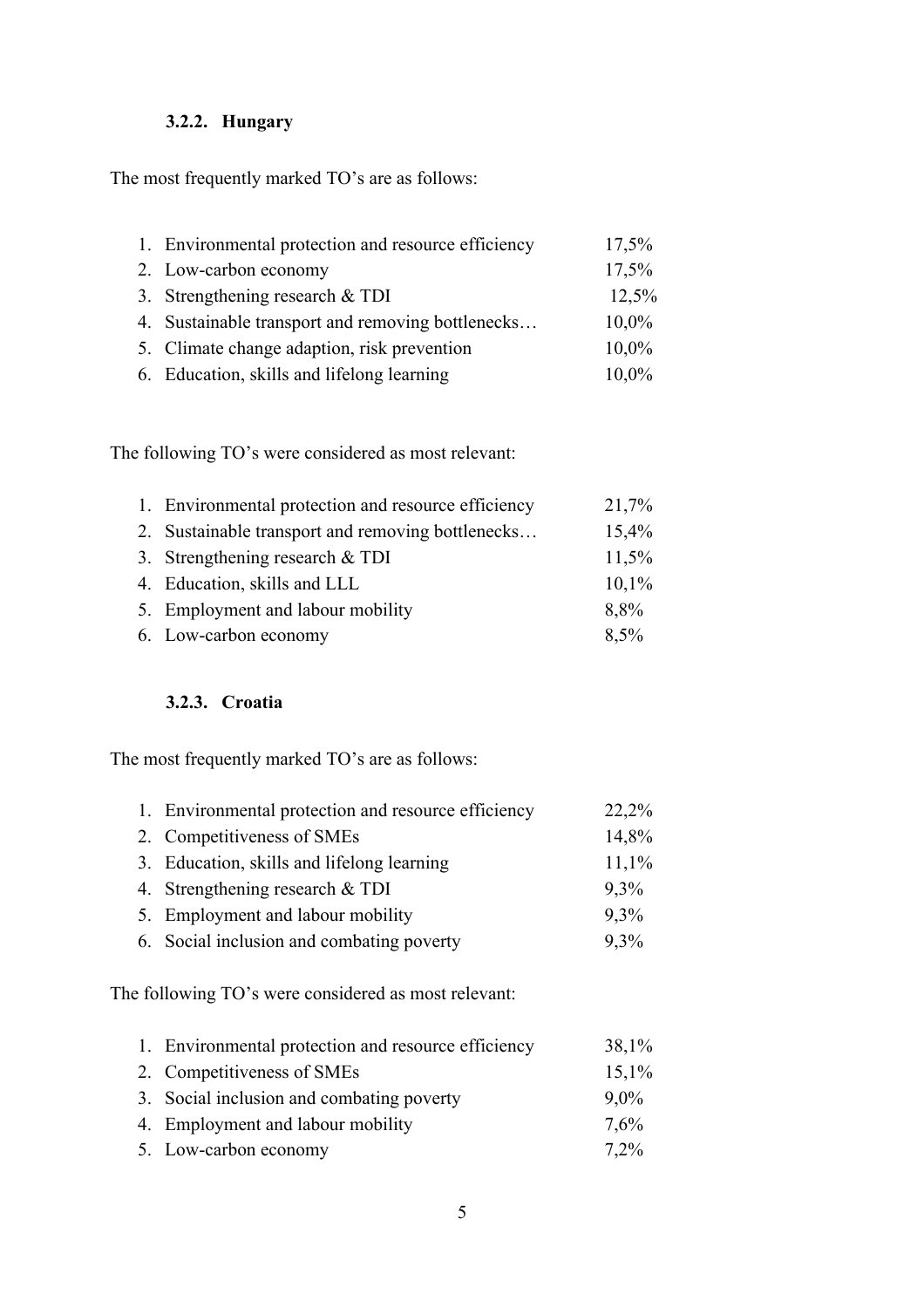#### **3.2.4. Some observations:**

- Environmental protection is by far the most supported TO
- Transport is highly preferred by Hungarians but recognised only by 2 of the Croatian respondents
- SME development, as TO does not appear in Hungarian questionnaires while Croatian partners show relatively high interest
- Social inclusion is preferred to some extend by Croatian respondents but not mentioned by Hungarians
- Neither Hungarian nor Croatian partners preferred TO nr 11, "Enhancing institutional capacity and an efficient public administration"

| TO's |                 | summary of needs and proposals                                                                                                                                                                                                                                                                                                                                                                                                                                                                                    |
|------|-----------------|-------------------------------------------------------------------------------------------------------------------------------------------------------------------------------------------------------------------------------------------------------------------------------------------------------------------------------------------------------------------------------------------------------------------------------------------------------------------------------------------------------------------|
| 1.   | R&D, innovation | situation:                                                                                                                                                                                                                                                                                                                                                                                                                                                                                                        |
|      |                 | no substantial potential in R&D, however, cooperation<br>Osijek/Pécs<br>the<br>universities<br>(e.g.<br>between<br>$\alpha$<br>Varasdin/Nagykanizsa) and some supporting intermediary<br>institutions (e.g. RDA's) is active. Smart specialisation<br>strategies are being prepared in both countries at NUTS II<br>level.                                                                                                                                                                                        |
|      |                 | proposal:                                                                                                                                                                                                                                                                                                                                                                                                                                                                                                         |
|      |                 | not to select as TO on its own                                                                                                                                                                                                                                                                                                                                                                                                                                                                                    |
|      |                 | possible inclusion of the relevant IP if "integrated" priority<br>axes will be allowed. Integration with SME (nr. 3) or,<br>alternatively, Lifelong Learning (nr 10) seems to be<br>feasible. IP to be considered if integrated with any priority<br>axis is "promoting business R&I investment, product and<br>service development, technology transfer, social innovation<br>and public service applications, demand stimulation,<br>networking, clusters and open innovation through smart<br>specialisation;" |
|      |                 | include the cooperation of R&D and intermediary<br>institutions with TO nr. 11                                                                                                                                                                                                                                                                                                                                                                                                                                    |
| 2.   | <b>ICT</b>      | situation:                                                                                                                                                                                                                                                                                                                                                                                                                                                                                                        |
|      |                 | weak infrastructure, clear development need exist                                                                                                                                                                                                                                                                                                                                                                                                                                                                 |
|      |                 | coordinated developments by the "T-group companies" on<br>business grounds are possible                                                                                                                                                                                                                                                                                                                                                                                                                           |

# **4. Remarks and proposals:**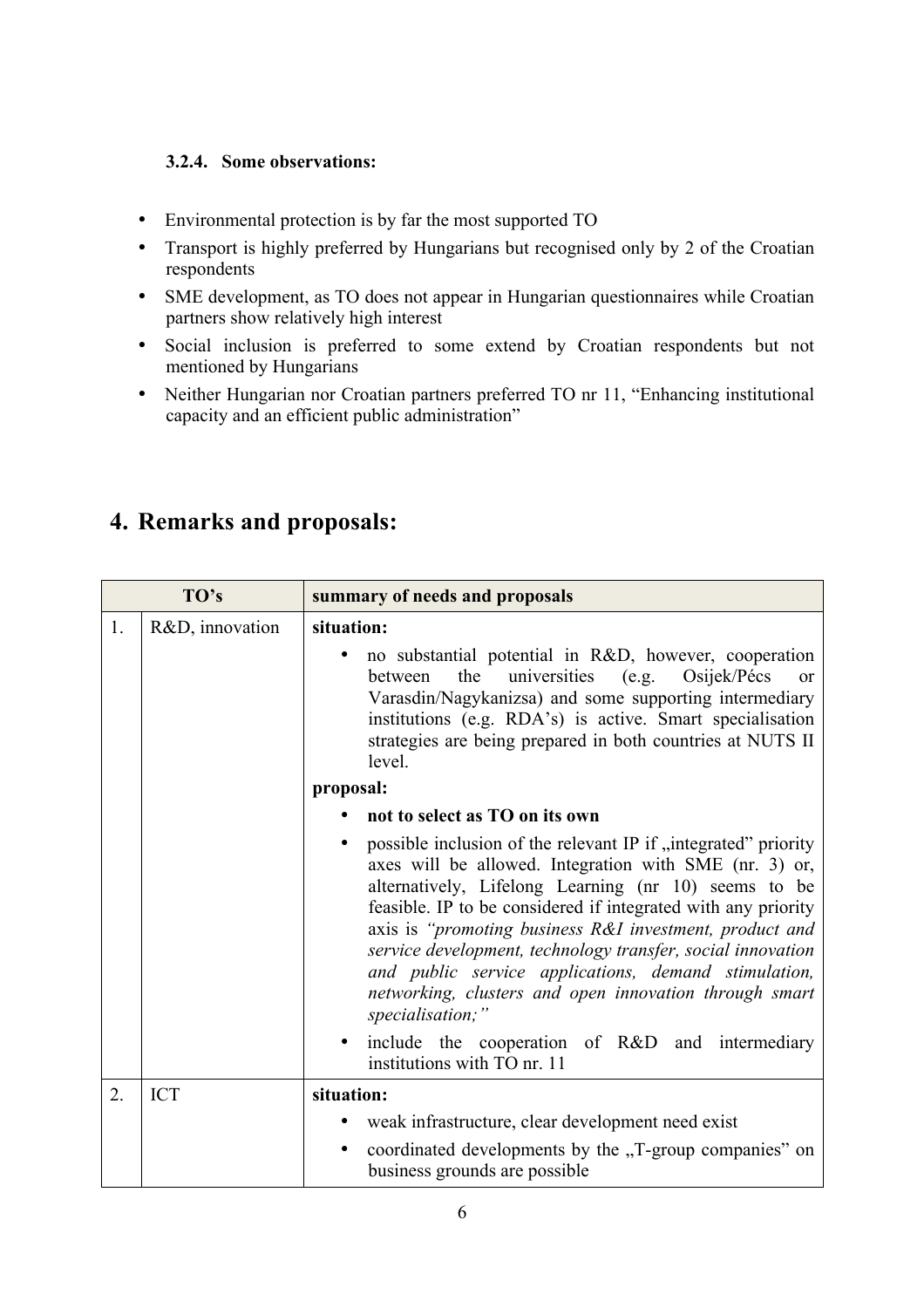|    |                    | investments in the sector are not<br>really relevant<br>interventions in the context of a CBC OP                                                                                                                                                                                                                                                                                                                                                                                                                                                                                |  |
|----|--------------------|---------------------------------------------------------------------------------------------------------------------------------------------------------------------------------------------------------------------------------------------------------------------------------------------------------------------------------------------------------------------------------------------------------------------------------------------------------------------------------------------------------------------------------------------------------------------------------|--|
|    |                    | proposal:                                                                                                                                                                                                                                                                                                                                                                                                                                                                                                                                                                       |  |
|    |                    | not to select as TO on its own                                                                                                                                                                                                                                                                                                                                                                                                                                                                                                                                                  |  |
|    |                    | encourage the use of ICT technologies as horizontal<br>objective and preference criteria in project selection                                                                                                                                                                                                                                                                                                                                                                                                                                                                   |  |
| 3. | Competitiveness of | situation:                                                                                                                                                                                                                                                                                                                                                                                                                                                                                                                                                                      |  |
|    | SME's              | encouragement of local economic development enjoys high<br>priority                                                                                                                                                                                                                                                                                                                                                                                                                                                                                                             |  |
|    |                    | development need is justified by the analysis                                                                                                                                                                                                                                                                                                                                                                                                                                                                                                                                   |  |
|    |                    | if selected, priority axis can include $-$ as preferences $-$ ICT,<br>٠<br>R&D, tourism, or agricultural production, too                                                                                                                                                                                                                                                                                                                                                                                                                                                        |  |
|    |                    | in case, integrated priority with R&D may be justifiable,<br>too.                                                                                                                                                                                                                                                                                                                                                                                                                                                                                                               |  |
|    |                    | employment creation should be a preferred specific aim<br>٠                                                                                                                                                                                                                                                                                                                                                                                                                                                                                                                     |  |
|    |                    | if selected, fundamental decision is to be made regarding<br>$\bullet$<br>what instruments to be used. Direct support to SMEs seems<br>to be preferred in theory, however, specific needs of the<br>sector have not been investigated neither in HU nor in HR.<br>Coordination with mainstream national SME support<br>schemes could be difficult and implementation modalities<br>are not settled either for direct support schemes in CBC<br>programmes                                                                                                                       |  |
|    |                    | proposal:                                                                                                                                                                                                                                                                                                                                                                                                                                                                                                                                                                       |  |
|    |                    | select as potential TO (as alternative choice to 10, as<br>below).<br>further investigate (i) specific needs within the sector (ii)<br>possible implementation modalities (iii) the realistic added<br>value in the context of the CBC (iv) possibility of funding<br>the desired or feasible activities/projects under "Lifelong"<br>Learning" objective $(TO \text{ nr. } 10)$ (v) especially explore the<br>relevance of IP "promoting entrepreneurship, in particular<br>by facilitating the economic exploitation of new ideas and<br>fostering the creation of new firms" |  |
| 4. | "Low carbon"       | situation:<br>relevant development needs can be assigned to all the three<br>TO's. Realistically, not more than one environment-<br>oriented TO could be selected (provided that thematic<br>concentration will require to select only four TO's)                                                                                                                                                                                                                                                                                                                               |  |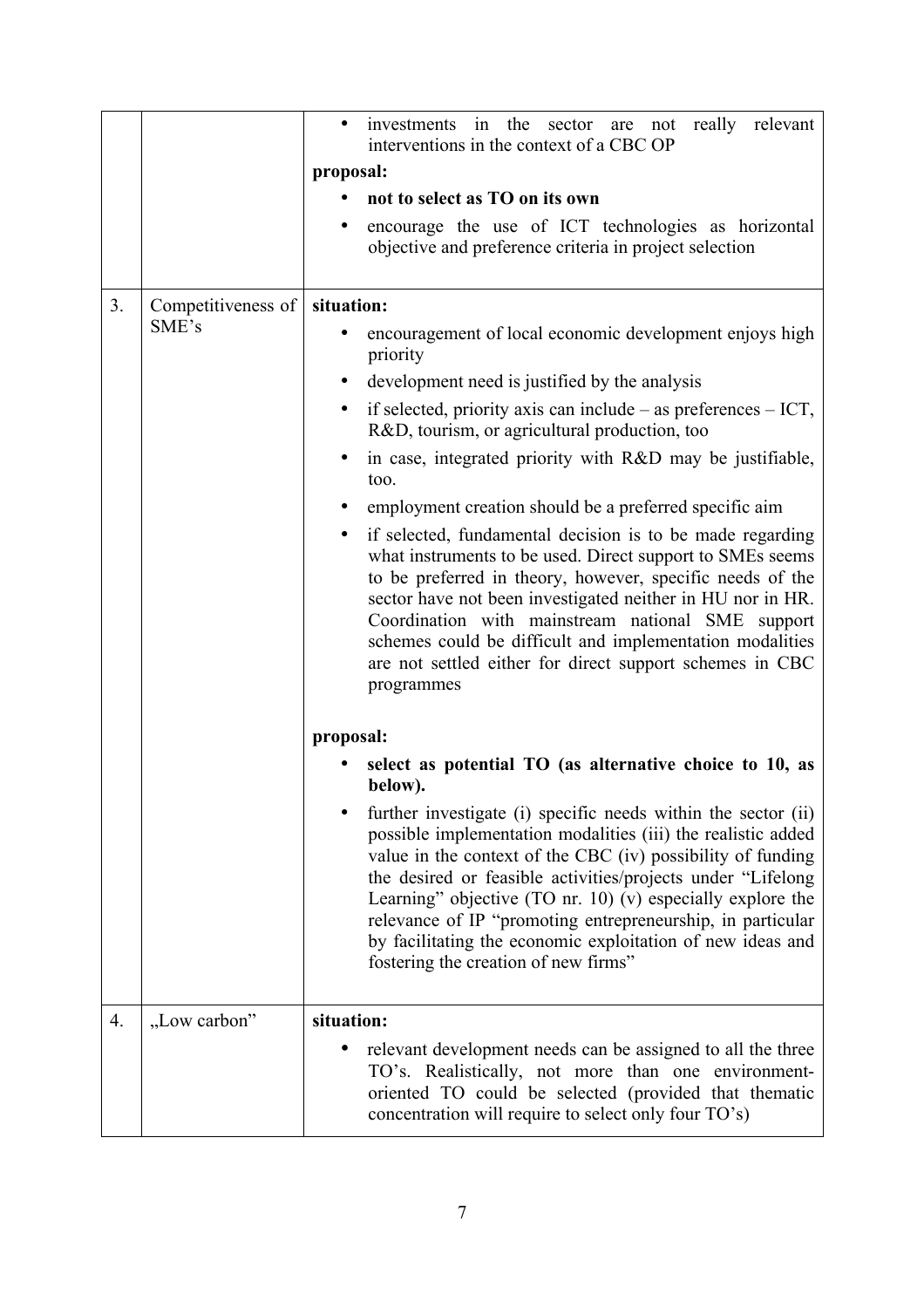| 5. | change,<br>Climate<br>risk prevention | most relevant investment priorities are under TO nr. 6. but<br>prevention of natural risk (under TO nr. 5) or the<br>promotion of the use of renewable energies (under TO 4)<br>could be relevant as well                                                                                                                                                                                                                                                                                                                                                                |
|----|---------------------------------------|--------------------------------------------------------------------------------------------------------------------------------------------------------------------------------------------------------------------------------------------------------------------------------------------------------------------------------------------------------------------------------------------------------------------------------------------------------------------------------------------------------------------------------------------------------------------------|
|    |                                       | proposal:                                                                                                                                                                                                                                                                                                                                                                                                                                                                                                                                                                |
| 6. | Env. & Resource<br>Efficiency         | select nr 6. as potential TO, with focus on "protecting,<br>and developing cultural<br>heritage"<br>promoting<br>and<br>"protecting biodiversity, soil protection and promoting<br>ecosystem services including NATURA 2000 and green<br>infrastructures"                                                                                                                                                                                                                                                                                                                |
|    |                                       | further investigate the possibility of an integrated priority<br>axis with the inclusion of some IP's from the "climate<br>change" and "low carbon" objective (TO's nr. 5 and 4),<br>like "promoting investment to address specific risks,<br>ensuring disaster resilience and developing disaster<br>management systems" under TO 5 and "promoting the<br>production and distribution of renewable energy sources"<br>under TO 4.                                                                                                                                       |
|    |                                       | also consider to select nr 4 as potential TO provided that<br>$\bullet$<br>the choice of the TO's selected will not be limited to 4 but<br>5. In this case one of the environmental priorities should<br>integrate the "risk prevention" IP's of TO nr. 5,<br>("promoting investment to address specific risks")                                                                                                                                                                                                                                                         |
|    |                                       | especially for "risk prevention" objective the expected<br>results of current OP shall be further explored to identify<br>whether need still exist!                                                                                                                                                                                                                                                                                                                                                                                                                      |
| 7. | Sustainable                           | situation:                                                                                                                                                                                                                                                                                                                                                                                                                                                                                                                                                               |
|    | transport                             | high level of development needs exist, although recognized<br>that any CBC OP's contribution to the improvement of the<br>transport links can only be limited (e.g no bridge can be<br>built)! As Croatia is not yet part of the Schengen area, the<br>establishment of border crossing points are also subject of<br>customs and border security considerations and related<br>infrastructure, too! Risks associated with Croatia's<br>accession to the Schengen area could constitute serious<br>risks for implementing larger scale infrastructures within<br>the OP. |
|    |                                       | proposal:                                                                                                                                                                                                                                                                                                                                                                                                                                                                                                                                                                |
|    |                                       | select nr 7. as potential TO, based on the sector's<br>crucial importance                                                                                                                                                                                                                                                                                                                                                                                                                                                                                                |
|    |                                       | focus OP's interventions on: (i) preparation (feasibility,<br>design) of infrastructures, e.g. bridge over the Drava (ii)                                                                                                                                                                                                                                                                                                                                                                                                                                                |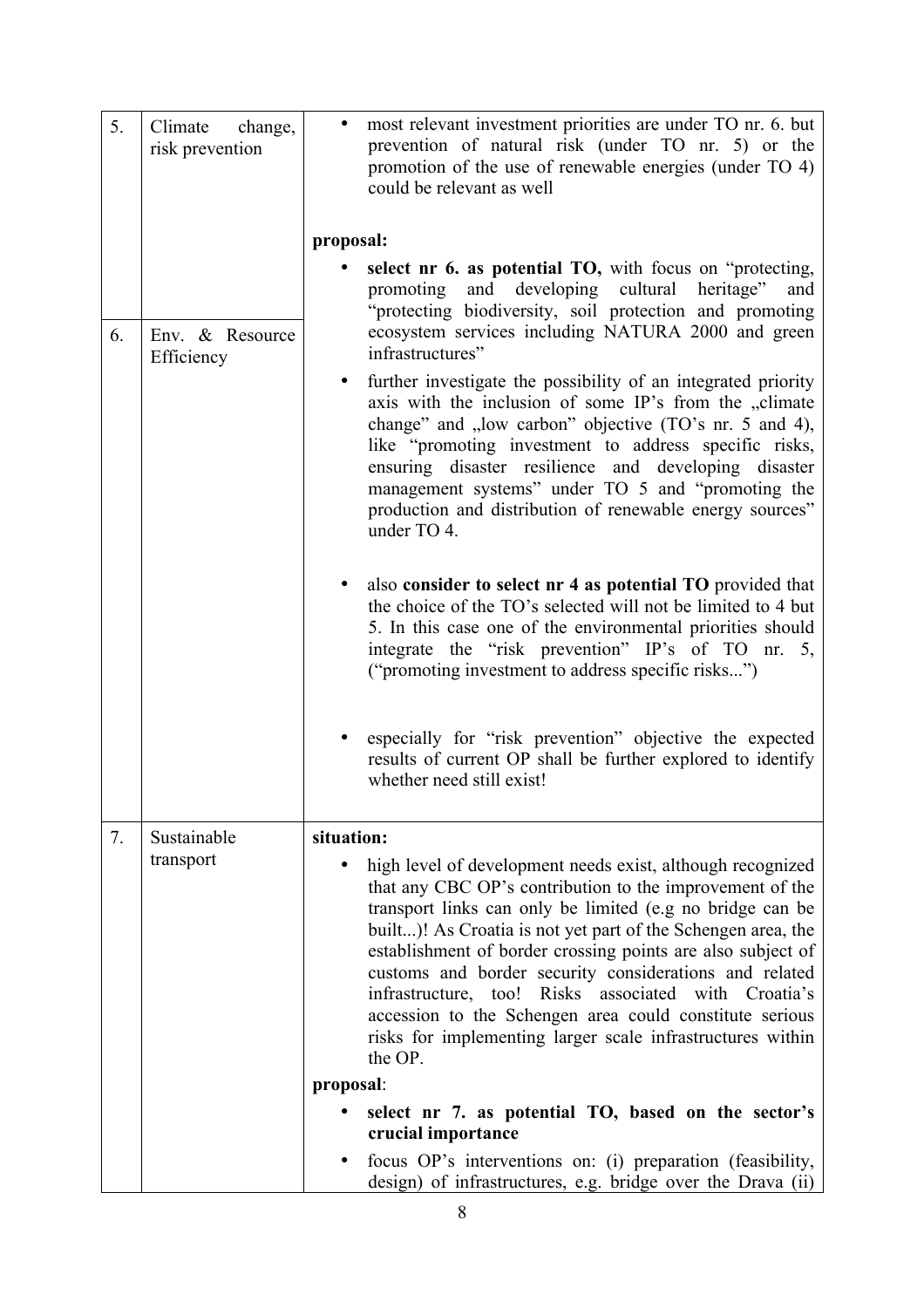|     |                             | feasibility or actual establishment of ferry service(s) (iii)<br>minor investments in public transport on border sections<br>not formed by the rivers                                                                                                                                |
|-----|-----------------------------|--------------------------------------------------------------------------------------------------------------------------------------------------------------------------------------------------------------------------------------------------------------------------------------|
|     |                             | mostly projects of clear strategic nature and with clear<br>commitment and proper legal base provided by both of the<br>authorities (e.g. demonstrated by<br>national<br>inter-<br>governmental agreement) are proposed to be financed if<br>TO is selected.                         |
|     |                             | intense further preparations are needed to clarify the<br>positions of the national authorities responsible for customs<br>and border security and the preparedness of any border-<br>crossing investment                                                                            |
|     |                             | preparations are also needed to explore precisely the<br>development needs and design budget and objective<br>accordingly.                                                                                                                                                           |
| 8.  | Employment<br>and           | situation:                                                                                                                                                                                                                                                                           |
|     | labour mobility             | some "typical" tools to enhance employment and labour<br>mobility cannot be used due to the lack of language skills<br>and the low density of border-crossing points. Thus, any<br>significant change in cross-border labour mobility seems to<br>be unrealistic for the time being. |
|     |                             | proposal:                                                                                                                                                                                                                                                                            |
|     |                             | not to select as TO on its own                                                                                                                                                                                                                                                       |
|     |                             | Examine, however, further whether IP "development of<br>business incubators and investment support for self-<br><i>employment and business creation</i> " can be relevant                                                                                                            |
| 9.  | Social<br>inclusion,        | situation:                                                                                                                                                                                                                                                                           |
|     | fight<br>against<br>poverty | although in theory relevant problems could be addressed<br>under this TO, the lack of language skills and the low<br>density of border-crossing points would hinder the<br>effective cooperation in this field.                                                                      |
|     |                             | proposal:                                                                                                                                                                                                                                                                            |
|     |                             | not to select as TO on its own                                                                                                                                                                                                                                                       |
|     |                             | include the social inclusion issues as horizontal objective<br>and preference criteria in project selection                                                                                                                                                                          |
|     |                             | encourage the cooperation of relevant actors<br>and<br>institutions under TO nr. 11.                                                                                                                                                                                                 |
| 10. | Life<br>Education,          | situation:                                                                                                                                                                                                                                                                           |
|     | Long Learning               | although in theory relevant problems could be addressed<br>under this TO, the lack of language skills and the low<br>density of border-crossing points could hinder the effective                                                                                                    |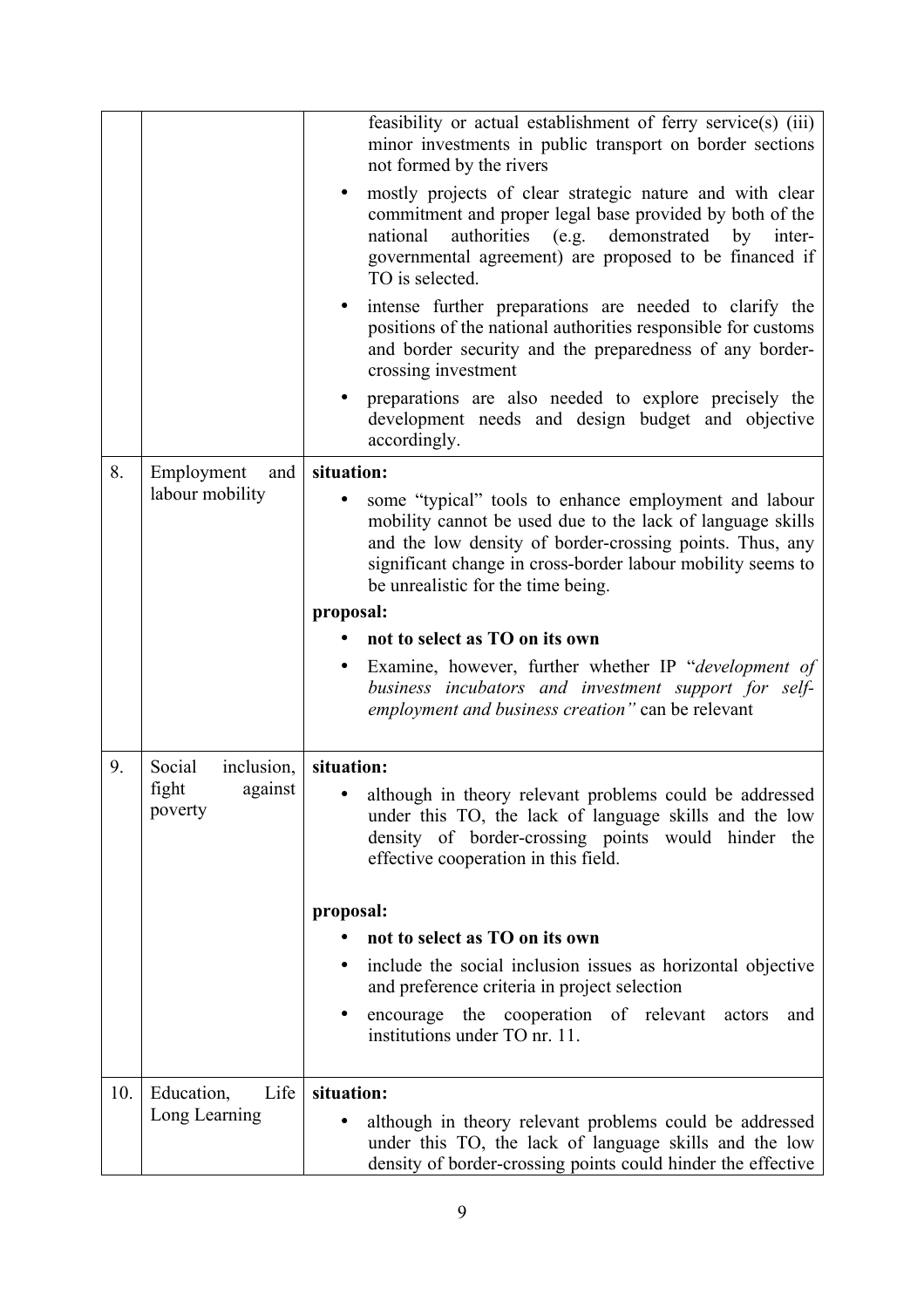|     |                                             | cooperation in this field                                                                                                                                                                                                                                                                                                                                                                                                                                                                                                                                                                                                                                                                  |
|-----|---------------------------------------------|--------------------------------------------------------------------------------------------------------------------------------------------------------------------------------------------------------------------------------------------------------------------------------------------------------------------------------------------------------------------------------------------------------------------------------------------------------------------------------------------------------------------------------------------------------------------------------------------------------------------------------------------------------------------------------------------|
|     |                                             | proposal:<br>select as potential TO (as alternative choice to TO nr. 3)<br>SME development). Main criteria shall be whether which<br>TO can cover more relevant interventions aiming at the<br>development of the local economy in the border region.<br>Specific CBC IP can be relevant here: "developing and<br>implementing joint education and training schemes". The<br>rationale is that it can provide viable type of measures<br>(soft, educational measures) aiming at the same topics as<br>SME development (ICT, energy efficiency, tourism) and<br>also aim at better economic competitiveness, but through<br>implementation modalities that are more appropriate for<br>CBC. |
|     |                                             | If not selected,<br>include the LLL issues as horizontal objective<br>and<br>preference criteria in project selection<br>encourage the cooperation of relevant<br>actors<br>and<br>institutions under TO nr. 11                                                                                                                                                                                                                                                                                                                                                                                                                                                                            |
| 11. | Institutional<br>capacities,<br>cooperation | situation:<br>immense need regarding cooperation of various institutions<br>exist. Specific CBC IP "promoting legal and administrative<br>cooperation and cooperation between citizens<br>and<br>institutions" is of high relevance<br>proposal:<br>select TO nr. 11 in one of the priority axes.                                                                                                                                                                                                                                                                                                                                                                                          |

# **5. Summarized proposal**

## **5.1.TO's proposed to be selected and elaborated further**

#### **1. SME development (nr. 3.)**

*remarks:*

- a. include some R&D and innovation (possibly also tourism and agricultural production or food processing and branding) related topics
- **b. explore whether TO nr.10 as alternative to TO nr. 3 could serve the real needs of the local SME's more effectively.**